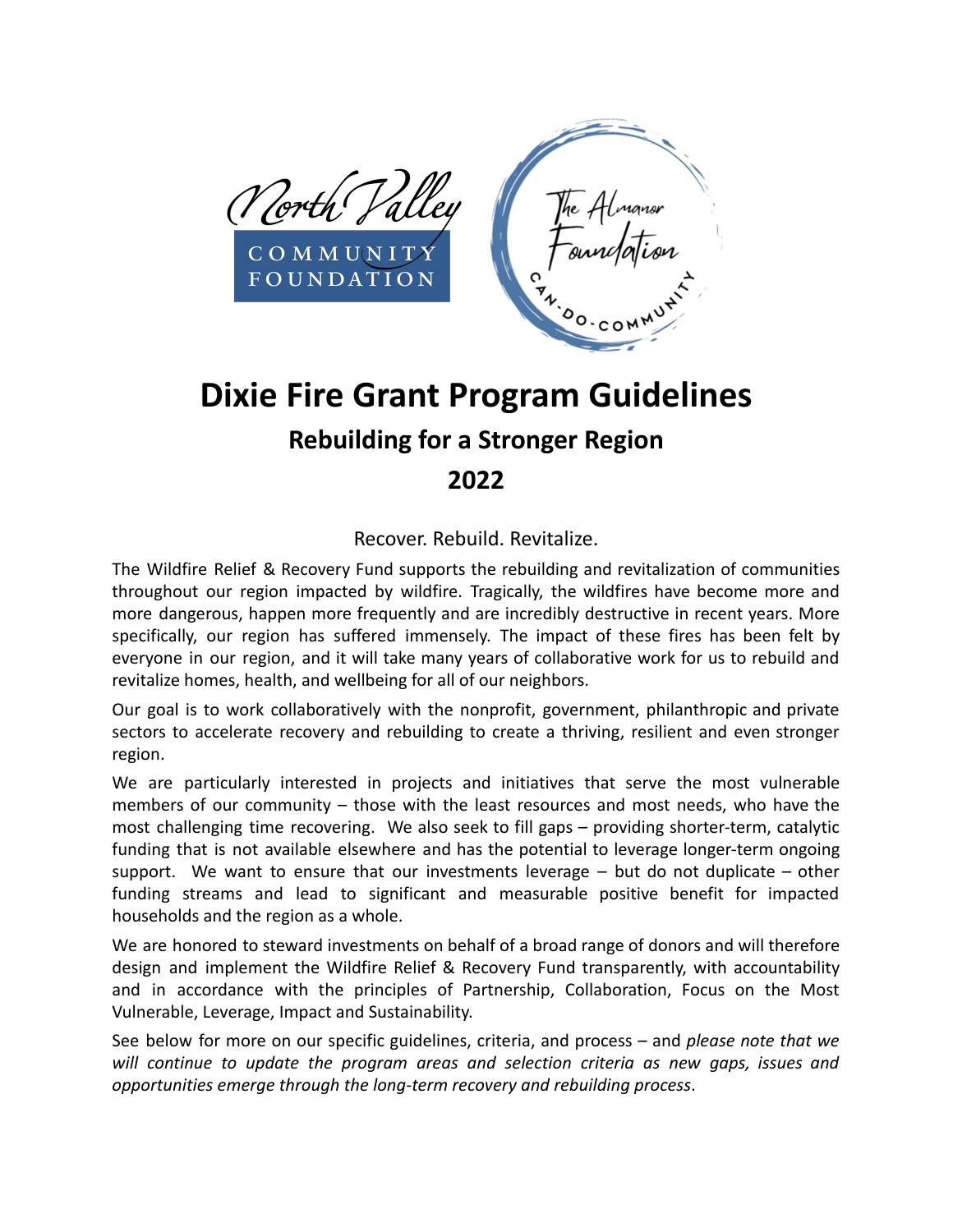# PROGRAM AREAS

# **OVERVIEW**

Housing and survivor assistance were identified as top priorities facing our community in the wake of the Dixie Fire disaster. The effect of sudden changes in population redistribution has a serious impact on the wildfire victims gaining access to resources in a quick and fair manner. Other program areas may be added as significant needs and opportunities emerge. At this time, any work outside of these two priority areas will be considered by invitation only. Applications will be reviewed by a joint committee representing NVCF's Wildfire Relief and Recovery Fund and Almanor Foundation's Wildfire Relief Fund.

# **ELIGIBILITY**

#### **Tax Status**

Qualified applicant organizations include federal- and state-recognized tribes, unrecognized tribes with a fiscal agent, nonprofit organizations under Section 501(c)(3) of the Internal Revenue Code, programs fiscally sponsored by a 501(c)(3), or units of local government (including public schools). Qualified entities include churches that serve congregations of at least 100 people and the proposed projects or programs that are not denomination specific and meet the specific criteria. Other organizations may also propose projects that meet the specific criteria but may be required to partner with a 501(c)(3) entity.

#### **Non-Discrimination**

Organizations must offer programs and services without discrimination based on age, race, national origin, ethnicity, gender, physical ability, sexual orientation, political affiliation, or religious belief.

# **Geography**

Programs and projects must clearly benefit Plumas counties residents who have been directly and/or indirectly impacted by wildfires.

#### **Use of Funds**

Our funds are deployed strategically where other sources of funding are not available. As much as possible, we leverage our grants by first tapping into federal and state aid programs and insurance. The project must not supplant public funding or fill gaps that the government and/or private insurance have committed to address.

#### **Restrictions**

The Dixie Fire Grant Program will not consider grant requests for fundraising events, annual funds, endowment funds, political lobbying, individuals, or activities that are restricted to members of a faith community. Capital improvements such as new structures, repair of damaged structures, or acquisition of structures will generally not be considered except for possible short-term, low- or no-interest loans.

#### **Frequency**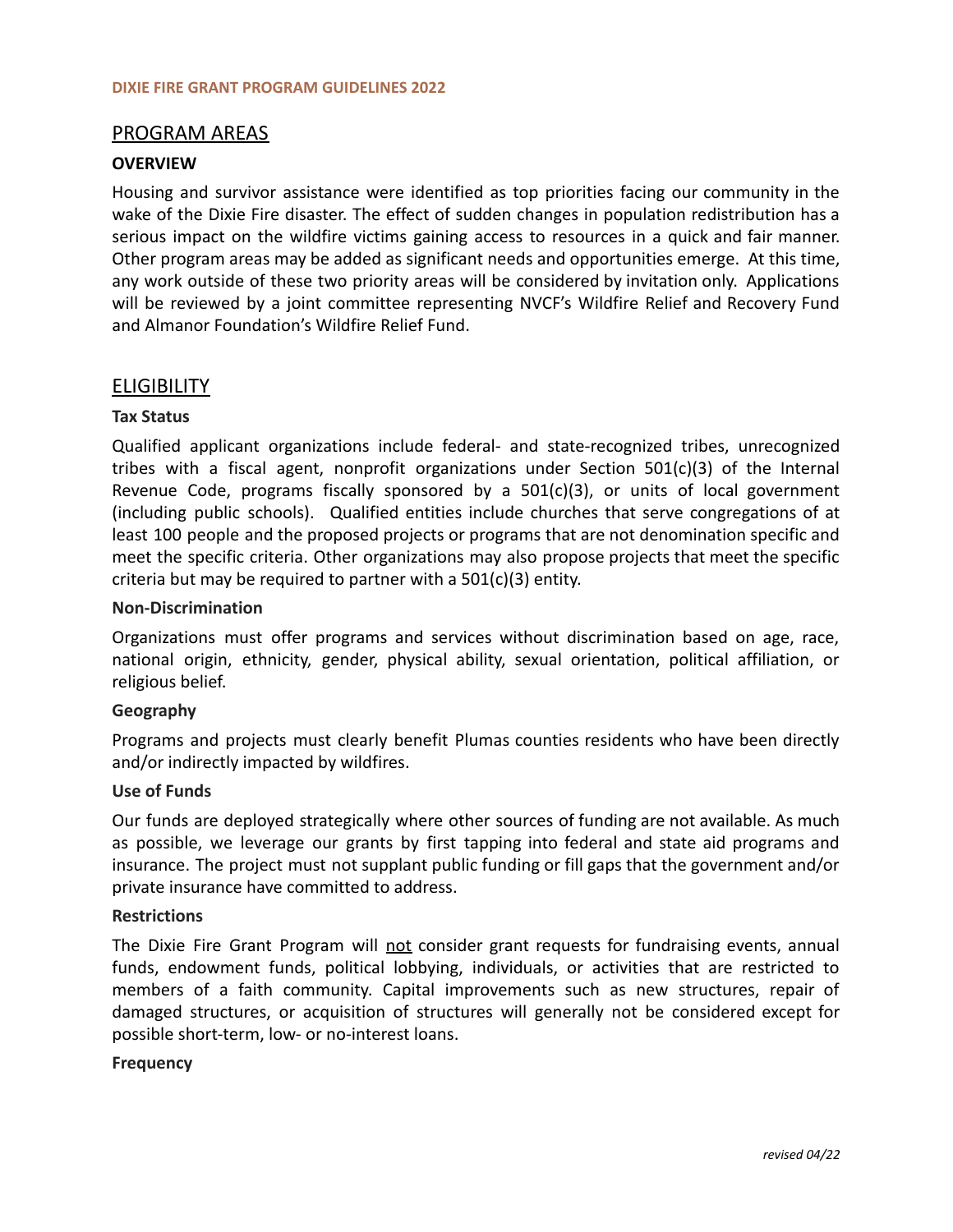#### **DIXIE FIRE GRANT PROGRAM GUIDELINES 2022**

Eligible entities may not apply for more than one grant for the same program or project within a 12-month period.

# SELECTION CRITERIA

Projects and initiatives will be evaluated by the following selection criteria, and priority given to those that most strongly meet the following criteria:

# 1. **Vulnerable Populations**

Multiple studies have shown that disaster recovery is not equal and that vulnerable populations have greater needs, fewer options, and longer recovery timeframes. Projects will be prioritized that target lower-income households, particularly those that include seniors or children; individuals with physical, cognitive, and emotional disabilities; and populations that lack access to federal or state recovery resources or reside in isolated areas with limited services.

# 2. **Dixie Fire Connection**

Projects that directly benefit those most impacted by the Dixie Fire will be prioritized.

# 3. **Demonstrable Impact**

The project's approach (design, delivery, and staffing) is tailored to meet the specific needs of the target population(s) and has a reasonable timeline for implementation. Projects that result in significant outputs and outcomes – either through addressing a broad range of the community's needs and/or resulting in an enduring positive impact for individuals and households – will be prioritized.

#### 4. **Collaboration**

Projects that partner with other organizations and stakeholders to maximize impact and minimize duplication are desired. Organizations with strong track records of collaboration will be prioritized.

# 5. **Organizational Capacity**

Applicants need to demonstrate their capacity to implement the proposed project in terms of leadership, staffing expertise and financial health.

# 6. **Leverage and Sustainability**

The project is supported by a diversity of funding sources and/or has the capacity to leverage additional sources. It is financially feasible with a realistic and viable strategy for sustainability through other ongoing sources.

# GRANT FUNDING AMOUNTS

In general, grant awards will range from \$5,000 to \$10,000. Amounts above this range may be considered by invitation only.

*Grant requests larger than 25% of the applicant organization's annual operating budget will come under additional scrutiny to ascertain the organization's financial strength and its ability to deliver on the project while maintaining existing operations.*